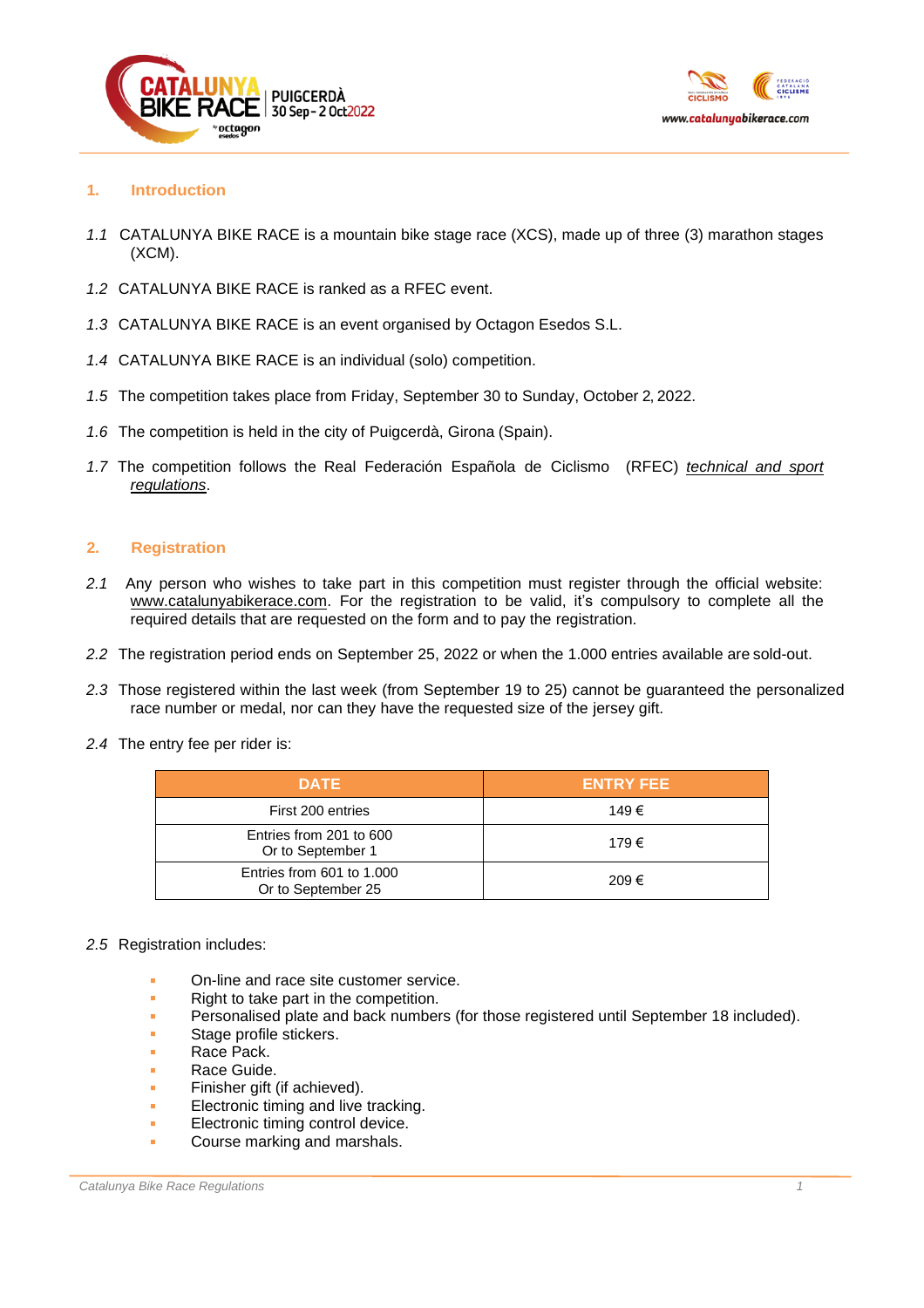



- Sweep vehicles.
- Liquid and solid feed zones.
- Medical aid.
- Mechanical service.
- Bicycle washing area.
- Guarded bicycle parking.
- Cloakroom.
- Changing rooms, toilets and showers.
- **Other free services at the paddock.**
- Special gift
- *2.6* The entry fee is not refunded if a rider is disqualified or withdraws from the competition.
- *2.7* Cancellation policy and changes:

| <b>DATE</b>               | <b>CANCELLATION FEE</b>                      |  |
|---------------------------|----------------------------------------------|--|
| Until 30.04.2022          | $-60 \in \text{or transfer}$ to 2023 edition |  |
| $01.05.2022 - 17.09.2022$ | Transfer to 2023 edition                     |  |
| 18.09.2022 - 25.09.2022   | Non-refundable.                              |  |

Cancellations or changes must be requested to [inscripciones@catalunyabikerace.com](mailto:inscripciones@catalunyabikerace.com). Registration transfers will only be valid for one edition, otherwise the entry fee will be lost. If the next edition's entry fee increases, it will be compulsory to pay the difference in order to transfer the registration.

# **3. Riders**

- 3.1 All riders must be at least 19 years of age on the 31<sup>st</sup> of December of the current year in which the competition takes place.
- *3.2* Participants must have a competition cycling license, approved by a national cycling federation and by the UCI.
- *3.3* Other sports licenses are not accepted.
- *3.4* Those riders who do not have an annual racing cycling license, must issue a temporary license, approved by the Royal Spanish Cycling Federation (RFEC). It is possible to purchase such a temporary license through the registration system.
- *3.5* Both cyclists with a touring license and those who contract a temporary license may participate recreationally, but not compete. In this way, they will leave the last grill and will not qualify for classification. However, if they finish all 3 stages, they will get the finisher medal.
- *3.6* Riders can register in any of the following categories:

### Elite men.

A man that must be 19 years or older on the 31st of December of the current year in which the competition takes place. Riders without an annual racing cycling license approved by the UCI will not compete for UCI points nor prize money.

Elite women.

*Catalunya Bike Race Regulations 2*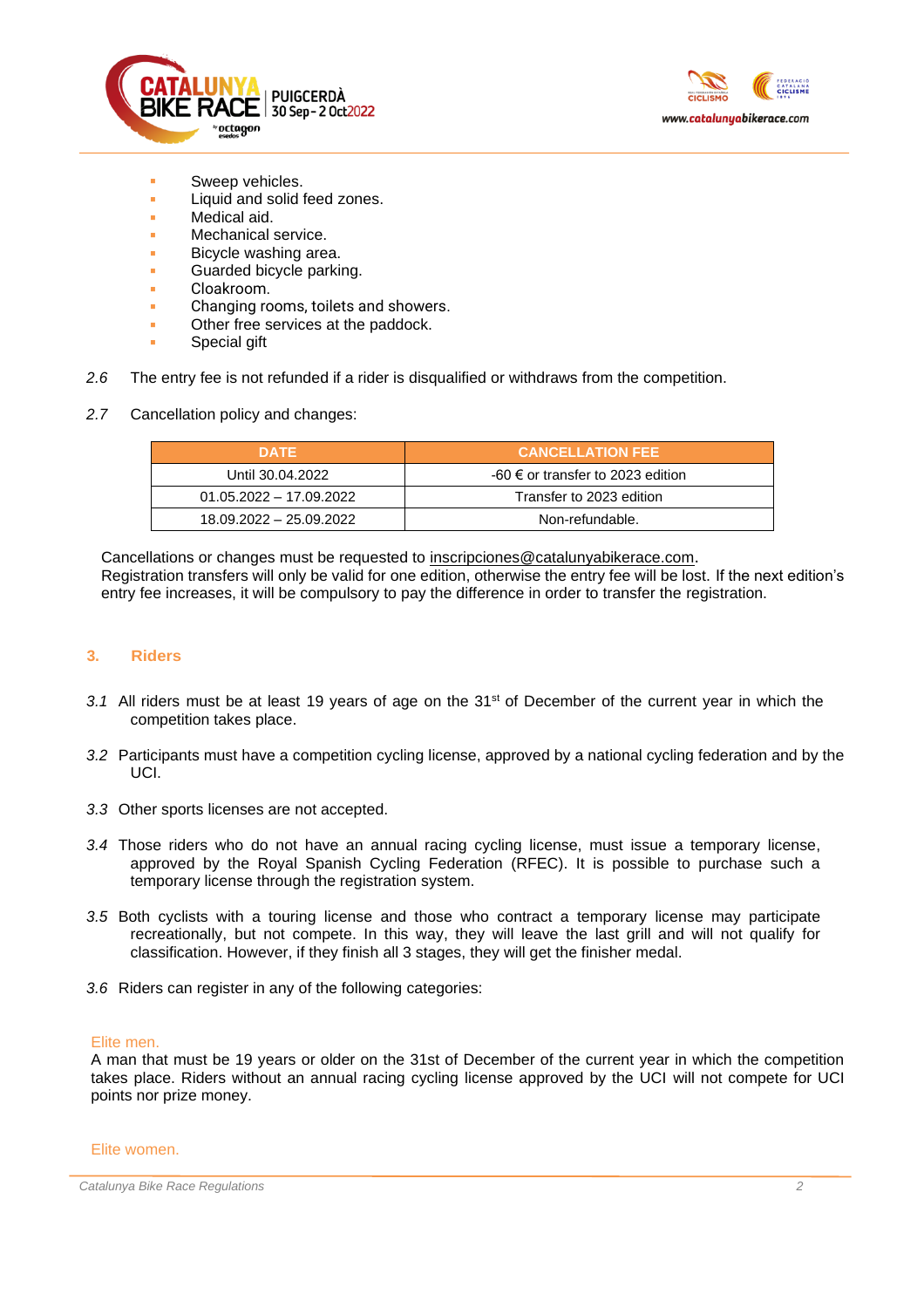



A woman that must be 19 years or older on the 31st of December of the current year in which the competition takes place. Riders without an annual racing cycling license approved by the UCI will not compete for UCI points nor prize money.

#### Master 30 (men).

A man that must be 30 years or older on the 31st of December of the current year in which the competition takes place and must hold an approved Master license for racing. Riders with an Elite category license cannot compete in this category.

#### Master 40 (men).

A man that must be 40 years or older on the 31st of December of the current year in which the competition takes place and must hold an approved Master license for racing. Riders with an Elite or Master 30 category license cannot compete in this category.

#### Master 50 (men).

A man that must be 50 years or older on the 31st of December of the current year in which the competition takes place and must hold an approved Master license for racing. Riders with an Elite, Master 30 or Master 40 category license cannot compete in this category.

#### Master women.

A woman that must be 30 years or older on the 31st of December of the current year in which the competition takes place and must hold an approved Master license for racing. Riders with an Elite category license cannot compete in this category.

#### Cyclotouring / Temporary license.

Any cyclist, male or female, who is in possession of a cyclotouring license or has contracted the temporary license of the event. Those who belong to this category will not be able to compete in the event, but they can participate in a recreational way.

- *3.7* These categories will only be established if at least three riders start in each category.
- *3.8* Riders holding a Master license cannot compete in the Elite categories.

### **4. Verification**

- *4.1* Verification and Race Pack pick-up is the same day of the competition starts, from 9:00 a.m. to 1:00 p.m.
- *4.2* For security reasons, it is necessary to select a specific time slot during registration to collect the number. No numbers will be delivered outside the selected time slot.
- *4.3* Race numbers are assigned according to each category and:
	- Latest UCI XCM ranking released when the start numbers are assigned by the organisation.
	- **EXECUTE 1.5 Latest UCI XCO ranking released when the start numbers are assigned by the organisation.**
	- Riders with an annual racing cycling license.
	- Cycle tourists in order of registration.
	- **EXECUTE:** Temporary license in order of registration.
- *4.4* During verification an identification bracelet is handed out to each rider, who has to wear it during all the competition. This bracelet allows access to the rider areas and is also necessary as a safety measure.

### **5. Teams' meeting**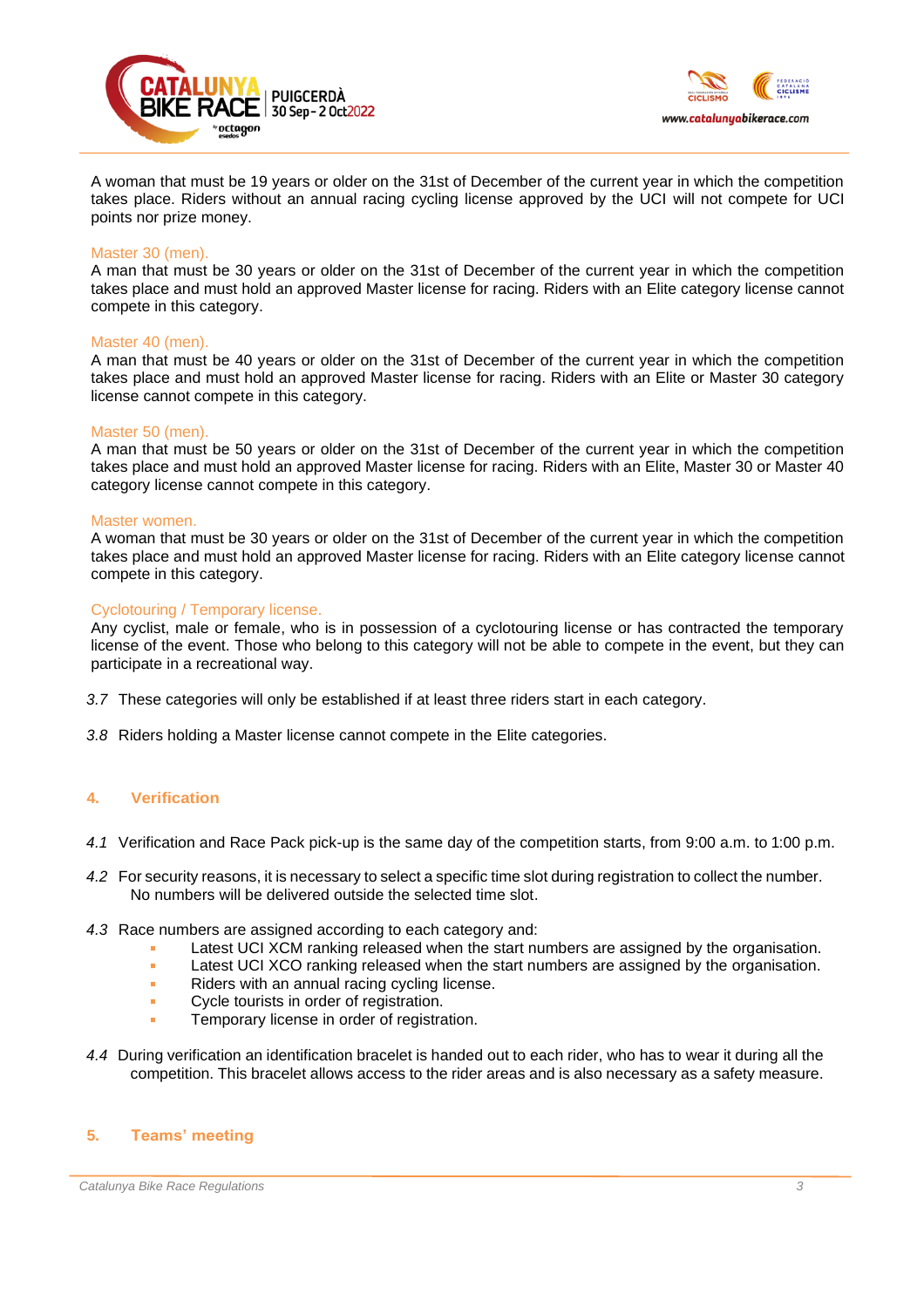



- *5.1* There is a teams' meeting the day before de competition starts, compulsory for all Team Managers. Any rider is also welcome but isn't forced to attend.
- *5.2* Any changes are announced on the race's news board, official website, social media, e-mail and/or Telegram, having the riders the responsibility of keeping themselves informed.

# **6. Race procedure**

- *6.1* The competition follows the general UCI rules and the UCI's specific *[mountain biking](http://www.uci.ch/mm/Document/News/Rulesandregulation/16/72/76/MTBReglementsENG_English.pdf)* regulations.
- *6.2* Stage results, overall classification and start list of the following stage are released daily.
- *6.3* There are different start grids according to the competition's overall classification.
- *6.4* The start grids open twenty (20) minutes before the stage's start time.
- *6.5* Five (5) minutes before the start time it's banned to enter the start grid is banned, being placed at the back of its corresponding starting group.
- *6.6* No rider is allowed to start once the official start has been given, unless a Commissaire allows it. Riders starting after that time shall be considered DNS (Did Not Start).
- *6.7* After the first stage, the start grids will be set according to the overall standings with boxes of 100 cyclists. The cyclists who are out of competition will start together from the last box.
- *6.8* For safety reasons, all starts of stage will be staggered.
- *6.9* Each way point, cross section, feed/aid station, start and finish have a maximum time allowance, at which the service is closed. The time to reach these points is released in the Race Guide. Once the maximum time is exceeded, the participants can continue on the route until they reach the finish line following the traffic rules and without having preference at the intersections.
- *6.10* Once this time is surpassed, the organizer has the right to force the participant to leave at that stage. The rider could be able to keep riding next stages, starting from the last start box and being out of classification.
- *6.11* Fair play. It involves competing fairly, under the same conditions, and enjoying sport over the ambition of winning, obeying the rules, without cheating, tricking or pretending to confuse the opponents or Commissaires. Assuming defeat with dignity and celebrating victory with simplicity and respect.

Riders must show an honest, respectful and polite behaviour to their opponents, Commissaires, or anyone involved in the race. Show sportsmanship and ethics, avoiding unnecessary, illicit, ugly, aggressive or disobedient behaviours.

- *6.12* The Commissaires have the right to disqualify any rider that does not respect fair play, expelling him/her from the competition without any possibility to continue taking part in it.
- *6.13* Riders that are no longer officially classified can continue taking part in the event in a recreative/leisure way, and when they do not influence/interfere with the competition nor its result. Not obeying this rule leads to the expulsion of the race, without the chance of continuing.
- *6.14* Any rider can be subjected to an official antidoping test following the UCI, WADA, AEPSAD, etc., regulations or any other authorised body.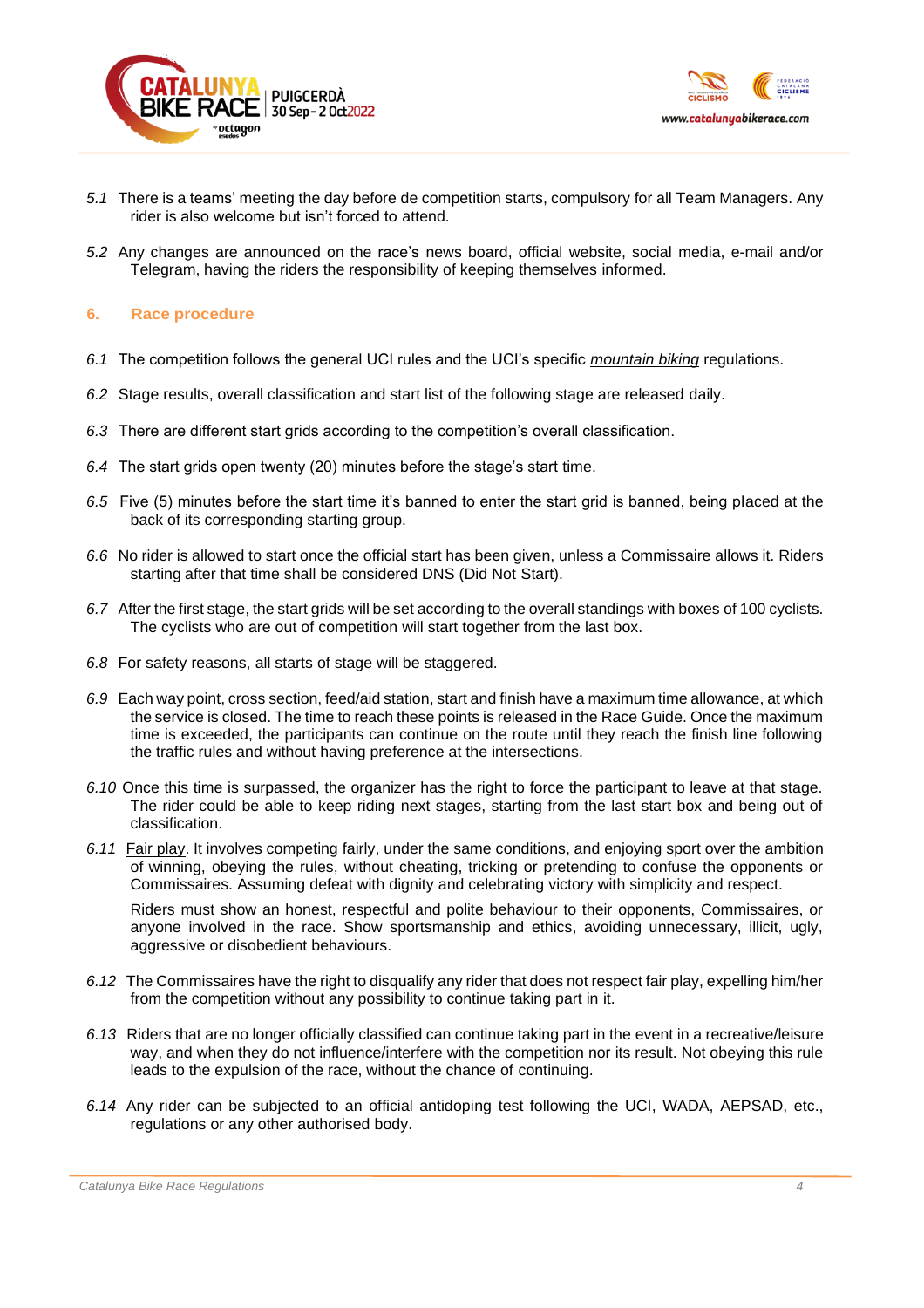



# **7. Neutralised starts**

- *7.1* For safety reasons the start of any stage can be neutralised. The Course Director leads the riders on an official race vehicle. Once the stage is started by the Course Director the riders must begin to race.
- *7.2* Once the official race vehicle has reached the end of the neutralised section, it will stop aside and indicate the end of the neutralisation.
- *7.3* During the neutralised section it is banned and could be penalized overtake the Course Director's vehicle.

### **8. Neutralised finishes**

*8.1* For safety reasons, the finish line can be advanced before reaching a road section. If this is so, a time period will be set to complete the distance from the finish line to the paddock. Any delay in reaching the paddock will have a (1) minute penalty per delayed minute. It's compulsory to cross the control set at the paddock.

#### **9. Road book**

- *9.1* Each stage has a road book detailing the distance, altitude, way points, cross sections, feed/aid stations and time closure for each service.
- *9.2* The road book also reports if the start or finish are neutralised, the distance of the neutralised stretch and the time allowance between the finish line and the paddock, if the stage has a neutralised finish.
- *9.3* This road book is purely informative and is not required to follow each stage.

#### **10. Route**

*10.1* The competition will be raced in three (3) days:

| <b>STAGE</b> | <b>FORMAT</b> | <b>DATE</b> | <b>VENUE</b> |
|--------------|---------------|-------------|--------------|
| STAGE 1      | XCM           | 30.09.2022  | Puigcerdà    |
| STAGE 2      | XCM           | 01.10.2022  | Puigcerdà    |
| STAGE 3      | XCM           | 02.10.2022  | Puigcerdà    |

- *10.2* The route is properly marked with signs, specially at trouble spots, such as cross sections, road crossings or streets.
- *10.3* The route is open to traffic but properly under control. The riders must obey the traffic authorities and/or marshals and ride with caution. On Spanish public roads, riders must remain on the shoulder of the right lane. It is also recommendable to stay on the right-hand side on unpaved roads.
- *10.4* The route includes demanding climbs and technical downhill sections. It is the rider's responsibility to decide if it is rideable. The organisation is not responsible for accidents concerning each rider's skills,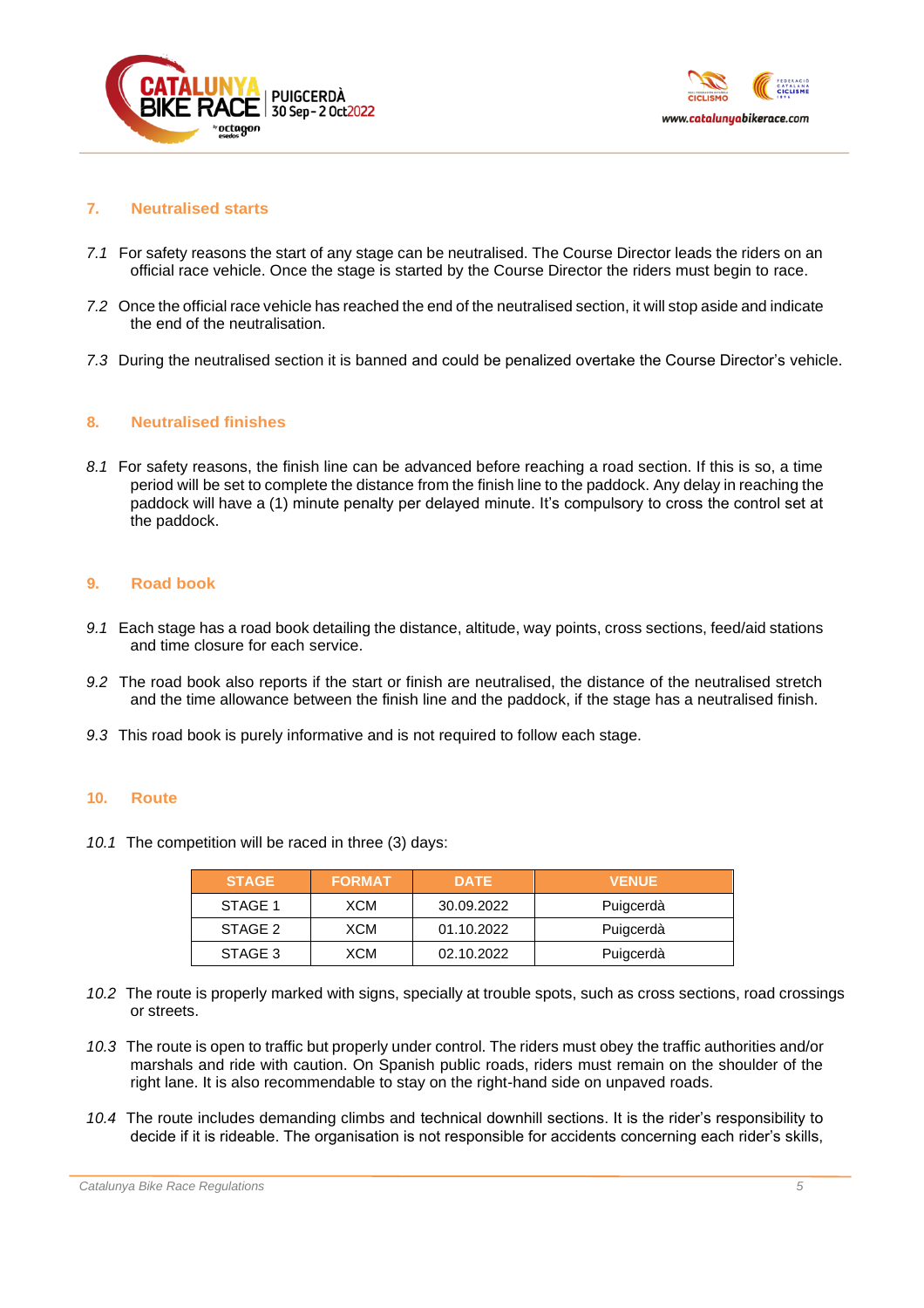



fitness or health.

- *10.5* During the route there are two kind of controls: way points (CP) and cross section (CI).
- *10.6* Abandoning the route set by the organisation leads to disqualification.
- *10.7* All riders must stay within the trails' natural limits, without taking shortcuts nor cutbacks.

# **11. Feed and tech zones**

- *11.1* Feed and aid zones are properly sign posted all along the route. These have everything necessary to cover the riders' food and hydration needs during the stage.
- *11.2* Feed zones match team's aid stations, otherwise noted.
- *11.3* For security reasons, the food from the feed stations will be delivered by the organization that will take the formal sanitary measures. In no case, the cyclist may handle food.

# **12. Marking**

*12.1* The course is arrowed with red, blue or yellow signs (depending on the day). White signs with a cross of the stage's colour, indicate the wrong direction. No electronic device is needed to follow the route.



*12.2* Every ten kilometres and the final five kilometres to the finish line are indicated.



*12.3* The organization may publish on its website the GPX track file the day before the stage, but it will be informative only. Arrows prevail.

### **13. Unrideable sections**

- *13.1* If by unexpected circumstances a section of the route is unrideable and impossible to clear, the Commissaires, Course Director and Race Director may decide to divert the route along other points foreseen by the organisation.
- *13.2* If it is not possible, the finishing time is taken where the last timing control is placed.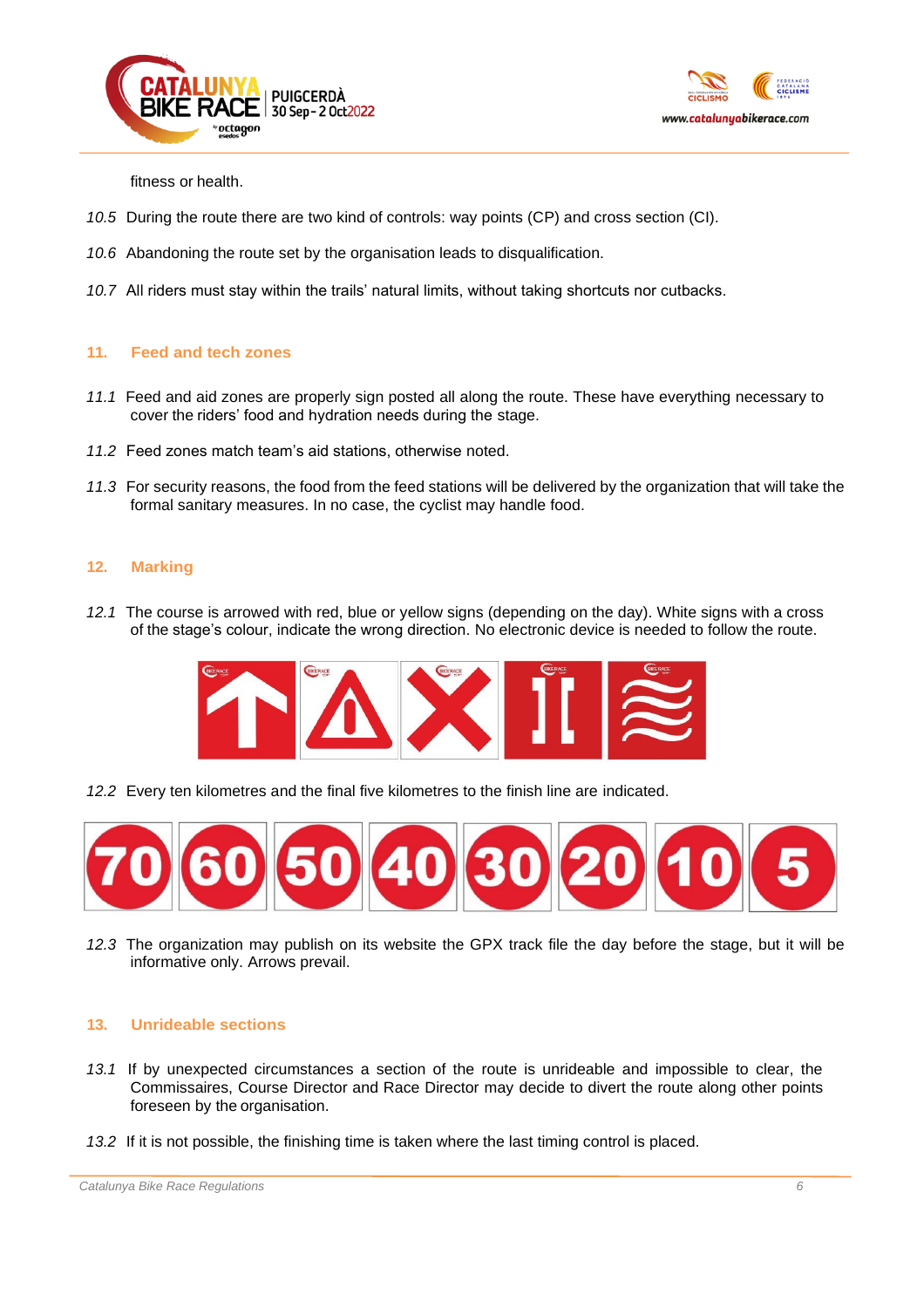



# **14. Withdrawing**

- *14.1* A rider who withdraws must report it to the organisation as soon as possible.
- *14.2* Not reporting a withdrawal leads to the expulsion from the competition.
- *14.3* In case of an accident or an emergency, and bearing in mind the riders' health and safety, the organisation has the right to withdraw a rider from the competition.

#### **15. Results**

- *15.1* The results of each stage are arranged according on the time required to complete each one, plus time penalties.
- *15.2* The total time of the stages completed and the total time penalties, establish the overall classification.
- *15.3* The following results are established:
	- Overall.
	- **Elite Men.**
	- **Elite Women.**
	- Master Women.
	- Master 30 (men).
	- Master 40 (men).
	- Master 50 (men).
	- Teams.
- *15.4* Any rider who officially does not complete a stage, is out of the result list and not considered a Finisher.
- *15.5* Any rider who completes the race according to its regulations is officially considered a Finisher.
- *15.6* All riders carry a disposable chip to register their times and be able to keep track of them. The Commissaires must approve these times for the results to be considered valid.
- *15.7* The organisation has the right to requise any rider's electronic device in order to check that s/he has followed the official route, without taking shortcuts nor cutbacks.

### **16. Awards**

- *16.1* Each stage has an award ceremony for each category.
- *16.2* The first three (3) riders of each category and the corresponding race leaders, have podium ceremony which is attendance is compulsory.
- *16.3* At the final award ceremony, the three (3) overall ranked riders of each category and the best (1) classified in the teams category at the general classification are immediately called up to the podium once all of them have crossed the finish line.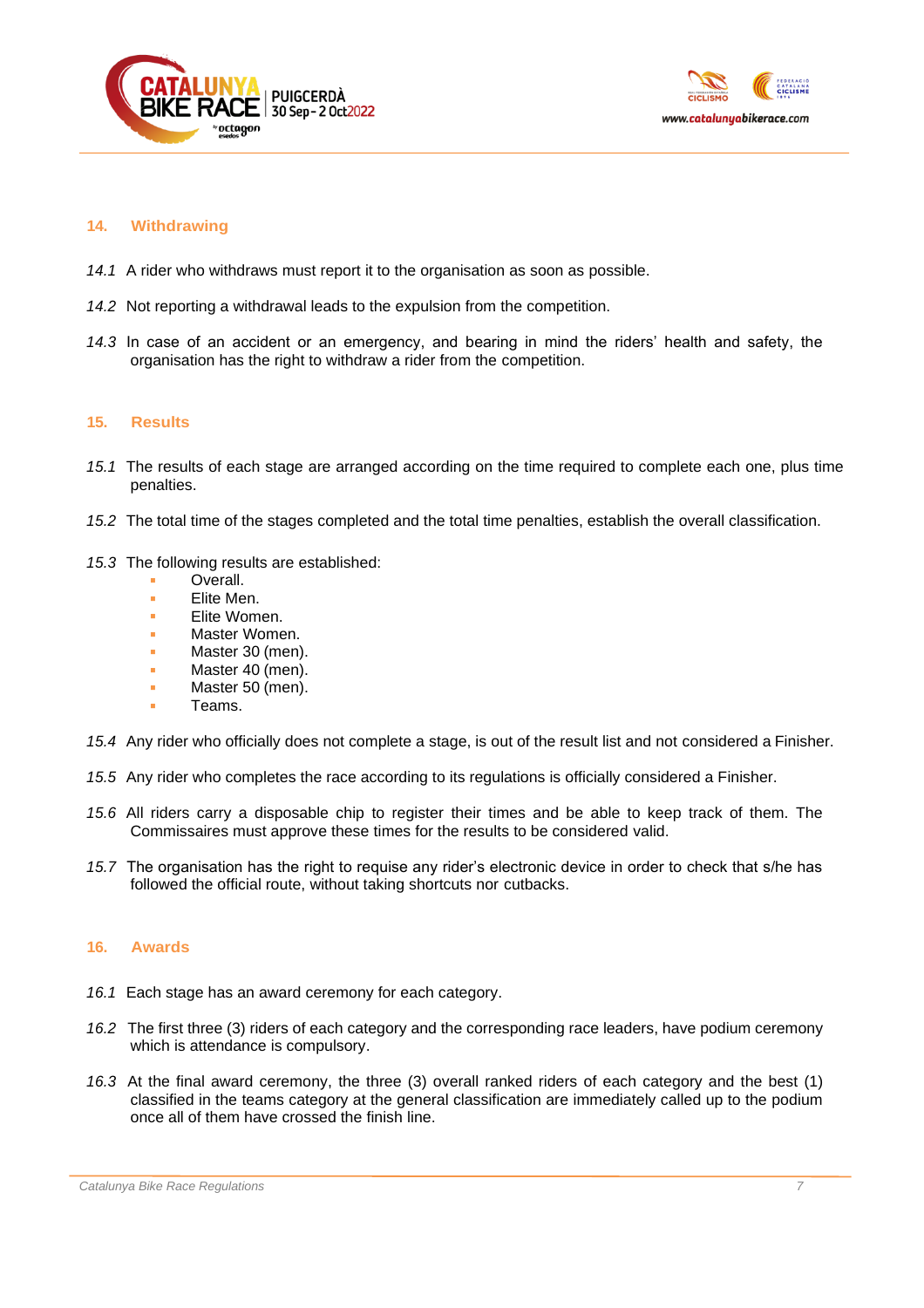



- *16.4* Prize money and UCI points are awarded to Elite categories.
- *16.5* Prize money:

Elite men & Elite women

|                |       | $\overline{2}$ |       |      | 5    |
|----------------|-------|----------------|-------|------|------|
| <b>STAGE 1</b> | 200€  | 150 €          | 100 € | 75€  | 50€  |
| <b>STAGE 2</b> | 200€  | 150 €          | 100 € | 75€  | 50€  |
| <b>STAGE 3</b> | 200€  | 150€           | 100 € | 75€  | 50€  |
| <b>OVERALL</b> | 300 € | 250€           | 200€  | 175€ | 150€ |

- *16.6* Prize money is paid through bank transfer once the event is over.
- *16.7* After the event, the organization will ask the prized riders, via email, all the documentation required to make the payment. If the organization does not receive a response from the prized within a period of 6 months from the last day of the event, it is understood that the participant waives the corresponding prize money.

# **17. Teams' classification**

- *17.1* A team is composed of at least three (3) riders, two (2) men and one (1) woman, and a maximum of five (5) riders, three (3) men and two (2) women.
- *17.2* Each team member competes individually in his/her category. That is, the team isn't forced to remain together.
- *17.3* Once the race begins, changes nor substitutions are allowed.
- *17.4* Riders who are disqualified, withdraw, etc., from the race, stop being part of the team.
- *17.5* If a team loses members to the point it has less than two (2) men and one (1) woman, it will be out of the teams' classification.
- *17.6* The teams' classification is established by the addition of the times of the two (2) best men and the best woman (1), independently from their individual category. If a team has more than three members, the times of the other team members are discarded.
- *17.7* For each stage result, the three (3) best members of a team, two (2) men and one (1) woman, can be different each day. The overall standings are determined by the addition of the three (3) best times, two (2) men and one (1) woman, according to their final overall standings.
- *17.8* Prizes will be awarded to the best team (1) of the final overall standings.

### **18. Bicycle**

- *18.1* The bicycle must satisfy the UCI regulations, both technical characteristics and safety measures.
- *18.2* Riders are allowed to change their bicycle each stage but cannot be completely swapped nor changed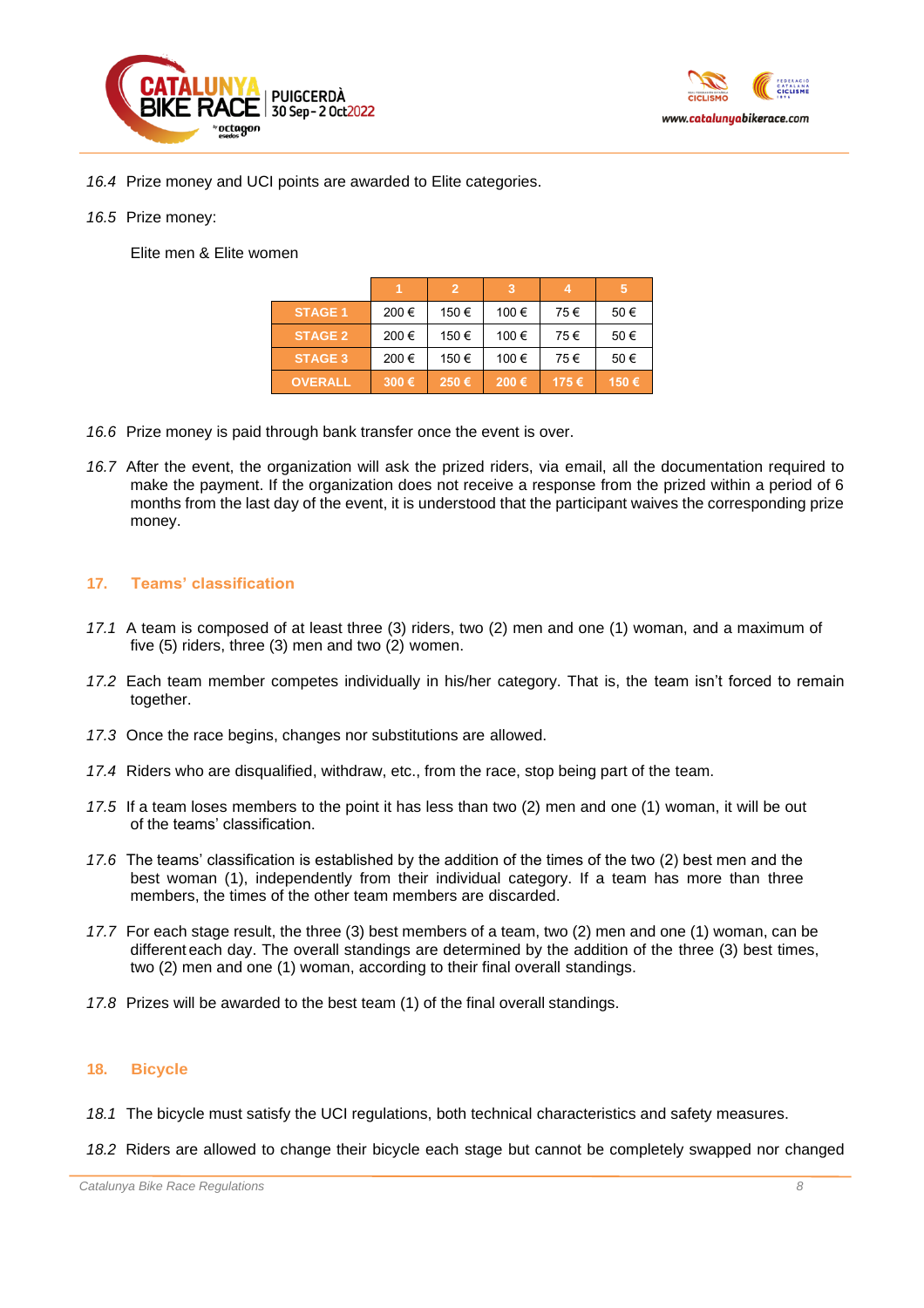



during a stage.

- *18.3* Bicycles left at the official race bicycle parking can only be taken out by riders whose bracelet matches the bicycle's number plate.
- *18.4* Tandem bicycles are not permitted.

# **19. Equipment**

- *19.1* It is compulsory to compete with the number plate and back number provided by the organisation. The number plate must be properly placed on the front of the bicycle. The back number must be on the rider's back. Both must be clearly visible and cannot be modified. The electronic timing control device cannot be modified and must be placed where the organisation indicates it.
- *19.2* All category race leaders must wear the leader's jersey provided by the organisation. It has a blank space on the front and back to place the rider's sponsors.
- *19.3* It's the rider's responsibility to place their sponsors in the space provided on the leader's jersey.
- *19.4* For safety reasons, it is recommended to carry a mobile phone. Route signs, race numbers and participant bracelets have a telephone number printed on them, which should only be called in case of an emergency. It's not a customer service number!
- *19.5* Carrying some warm clothes (rain jacket, arm and leg warmers, etc.) during certain stages might be necessary. The organisation does not provide these to the riders and is not responsible for each rider's choice.
- *19.6* The organisation is not responsible for any items left free or not properly stored in the backpack/bag.
- *19.7* The organisation is not responsible for any items lost along the route or left behind in the course of the event by any rider.
- *19.8* The organisation is not responsible for any bicycle's breakdowns, failures nor repairs that might happen during the event.

### **20. Sport and nature**

- *20.1* Our sport, mountain biking, is a competition or leisure activity that takes place in nature and its impact in this environment is a responsibility for all riders and sport organisers. Any participant who throws garbage along the route, is not respectful of the environment (rolling off the roads, taking shortcuts that damage the vegetation, etc.), is not careful with the animals, leave a spare, etc. may be penalized by the Commissioners.
- *20.2* The trails on which the competition takes place are assigned only and exclusively for the days of the race, therefore it is not allowed to spread the route's GPS tracks.
- *20.3* The Commissaires have the right to disqualify any rider that does not respect the environment or the private properties that are crossed during the race, expelling him/her from the competition without any possibility to continue taking part in it.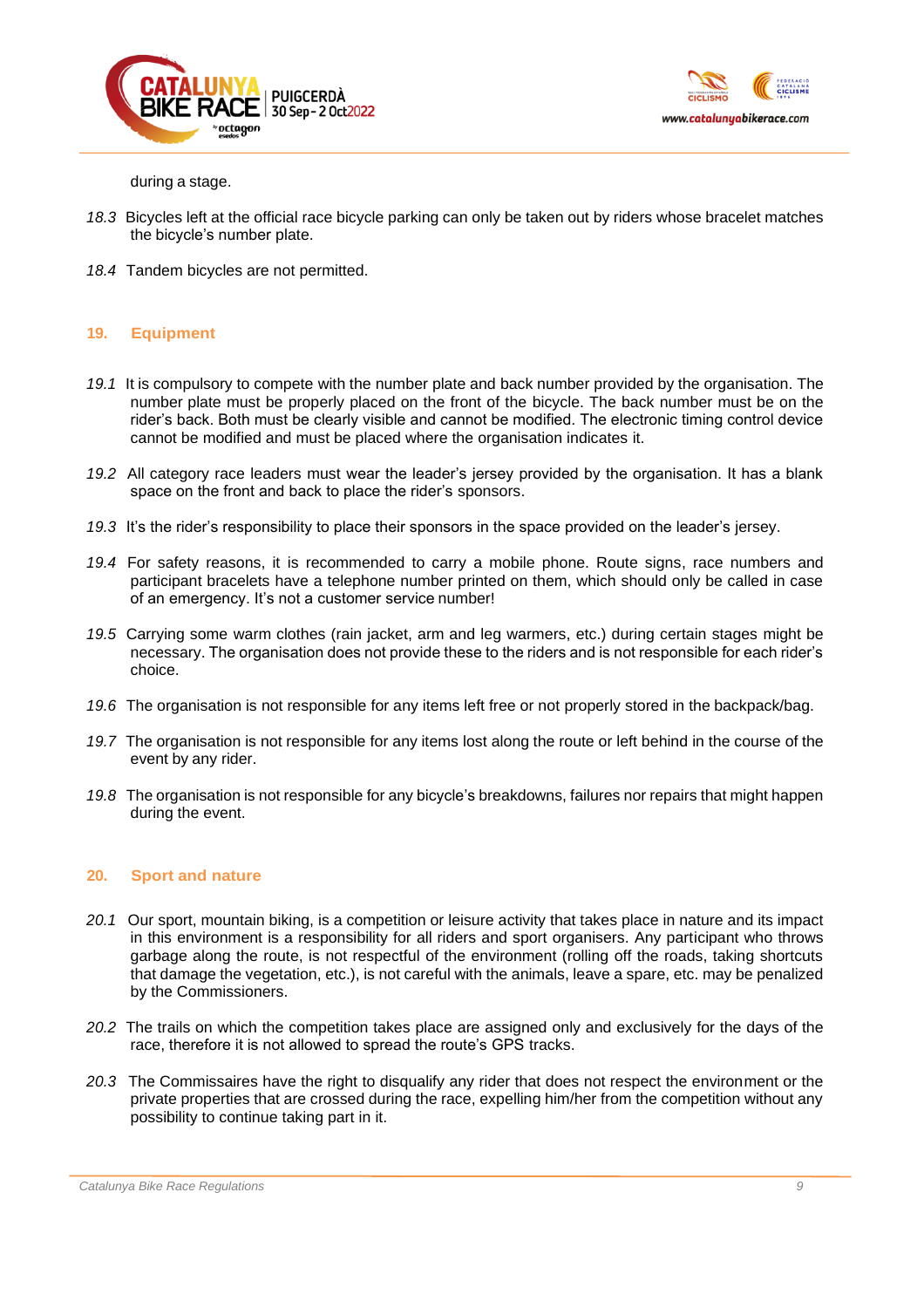



# **21. Considerations**

- *21.1* Any participant can be subjected to an official antidoping test following the UCI rules.
- *21.2* All riders assign their image rights to the organisation, being able to use any photograph or video where they appear. The images can be taken both by conventional photo or video cameras, such as sports action cameras or even from aerial drones.
- *21.3* Participant must be always aware the of the drone's localization, especially if it flies at low altitude and under NO circumstances approach it. In the rare event that the drone fell to the ground, please stay away from it, and do not touch it. At take-off and landing, participants should not be no closer than 10 meters. All pilots will be easily identifiable and will to be able to warn you or be warmed of any unusual circumstance.
- *21.4* The organisation is not responsible for the expenses nor debts that a rider might incur during the race.
- *21.5* If necessary and under major circumstances, the organisation has the right, without previous notice and in order to guarantee the event's proper development and safety (riders, Commissaires, staff, etc.), to delay a start time, change its program, and/or modify or cancel a stage.
- *21.6* The Commissaires have the right to disqualify any team that does not respect these considerations, expelling it from the competition without any possibility to continue taking part in it.
- *21.7* The organisation has the right to modify these rules without previous notice nor consent.
- *21.8* The organization reserves the right of admission.
- *21.9* All schedules may be modified depending on the health situation of the scheduled date of the event.
- *21.10*If the event is permanently suspended due to force majeure caused by the Covid-19 pandemic, prior to the event, the organization will notify the participants and they will have the option of requesting a refund of the registration fee.

### **22. Claims**

*22.1* Claims must be formally presented to the Commissaires and processed by these following the UCI regulations.

### **23. Paddock**

- *23.1* No rider or team assistant can camp nor stay overnight at the paddock.
- *23.2* The organisation does not provide water nor electricity to the teams at the paddock, which must be self-sufficient, unless hired to the organisation.